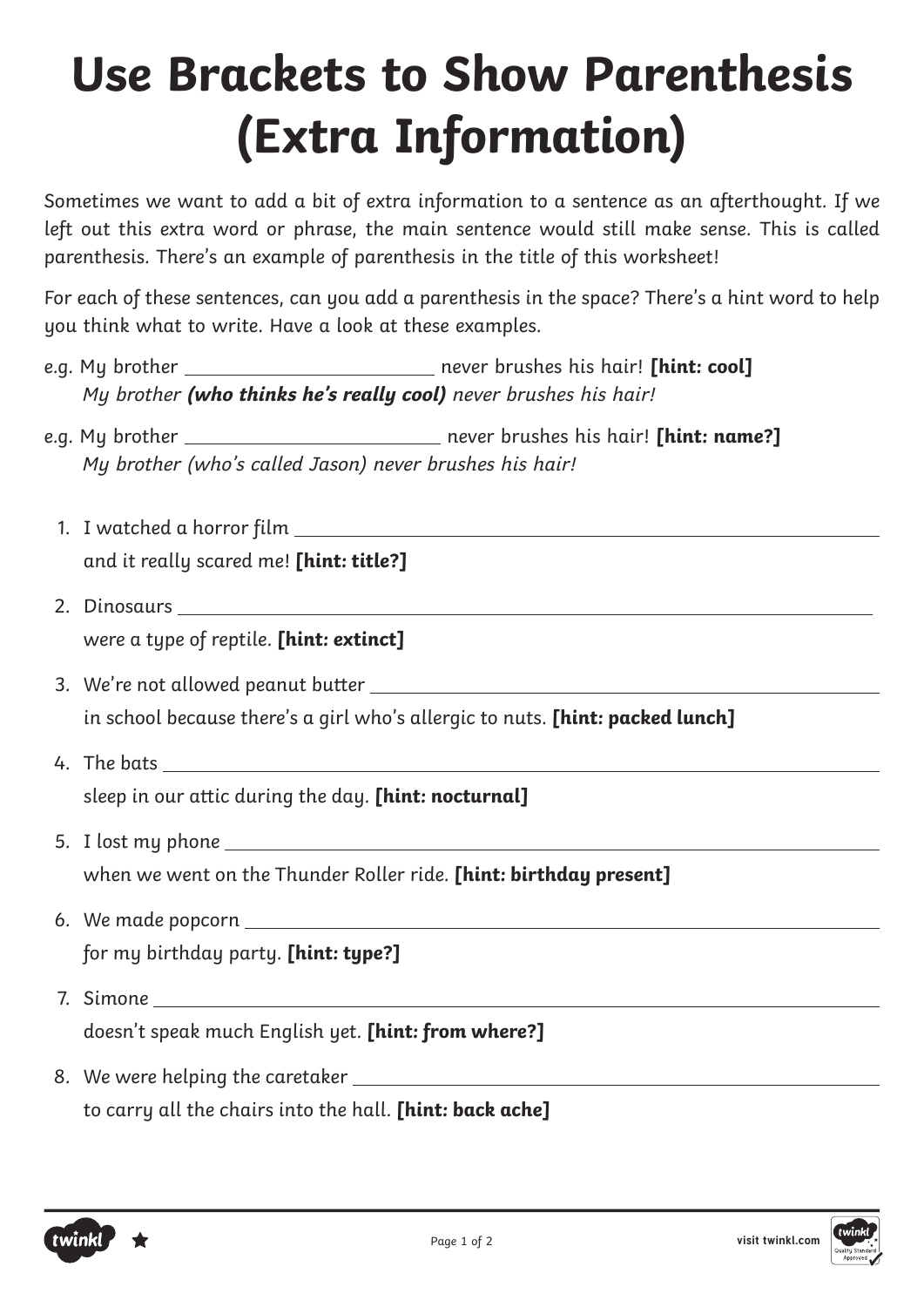- 9. There aren't many apples left because we used them to make a pie. **[hint: lots earlier]**
- 10. 'Blue Peter' has been on TV since the 1960s. **[hint: children's programme]**
- 11. Put some cushions on the floor and we can lie down to watch the film. **[hint: how many?]**
- 12. My dog is a very curly labradoodle. **[hint: name?]**

## **Challenge**

Now write three sentences of your own. Each one should be a complex sentence and include a parenthetical piece of information. Remember to use brackets!



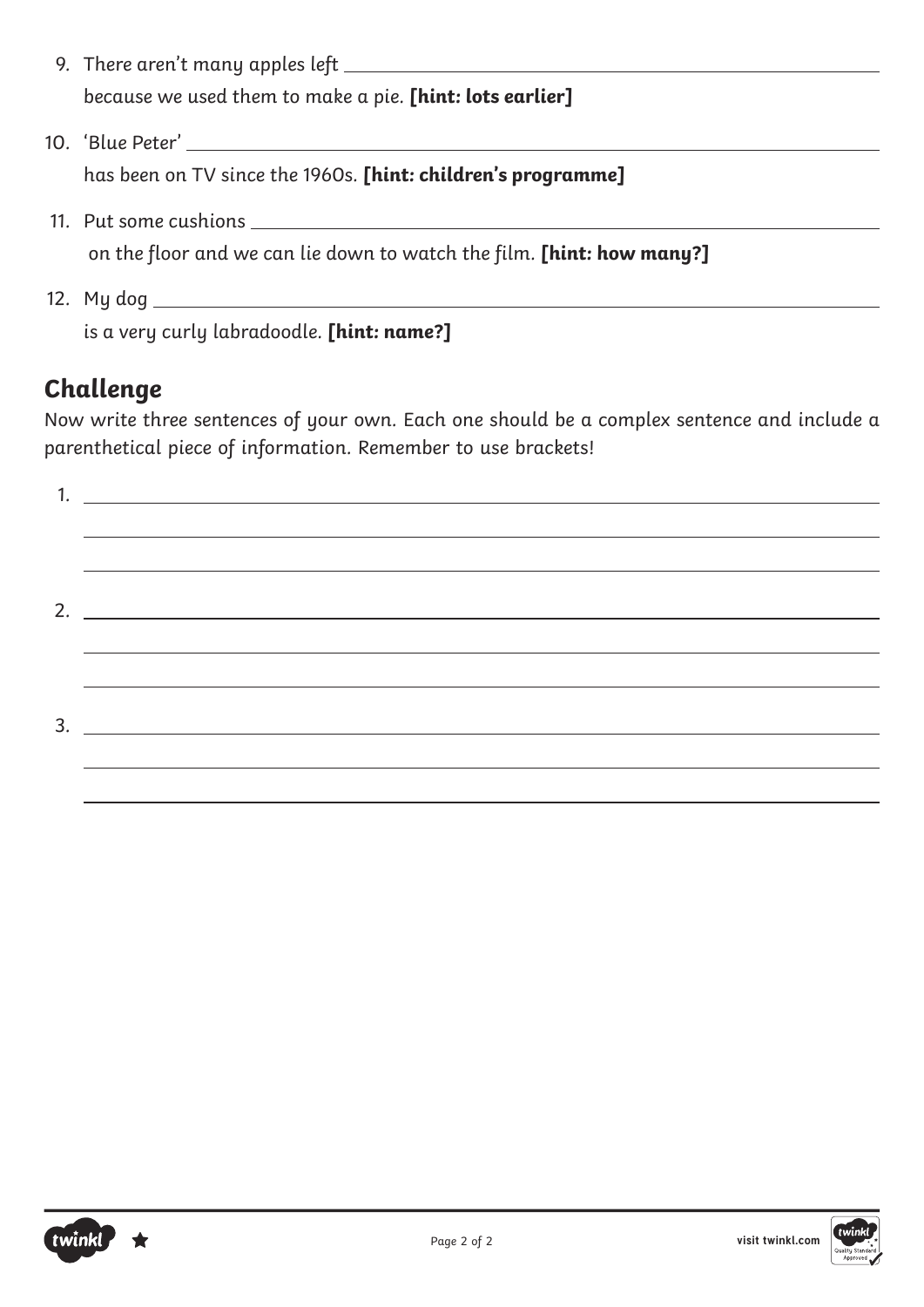## **Use Brackets, Dashes and Commas to Show Parenthesis**

#### **Task 1**

For each of these sentences, add an extra information clause (parenthesis) in the spaces. Remember to mark the start and end of your parenthesis with **brackets**, **commas** or **dashes**. Vary your punctuation; don't use just one!

- e.g. My brother never brushes his hair! My brother, who thinks he's really cool, never brushes his hair! OR My brother - Jason - never brushes his hair OR My brother (the scruffiest boy in history) never brushes his hair!
	- 1. I watched a horror film and it really scared me!
	- 2. Dinosaurs were a type of reptile.
	- 3. We're not allowed peanut butter in school because there's a girl who's allergic to nuts.
- 4. The bats sleep in our attic during the day.
	- 5. I lost my phone when we went on the Thunder Roller ride.
	- 6. We made popcorn for my birthday party.
	- 7. Simone doesn't speak much English yet.
	- 8. We were helping the caretaker to carry all the chairs into the hall.
	- 9. There aren't many apples left because we used them to make a pie.



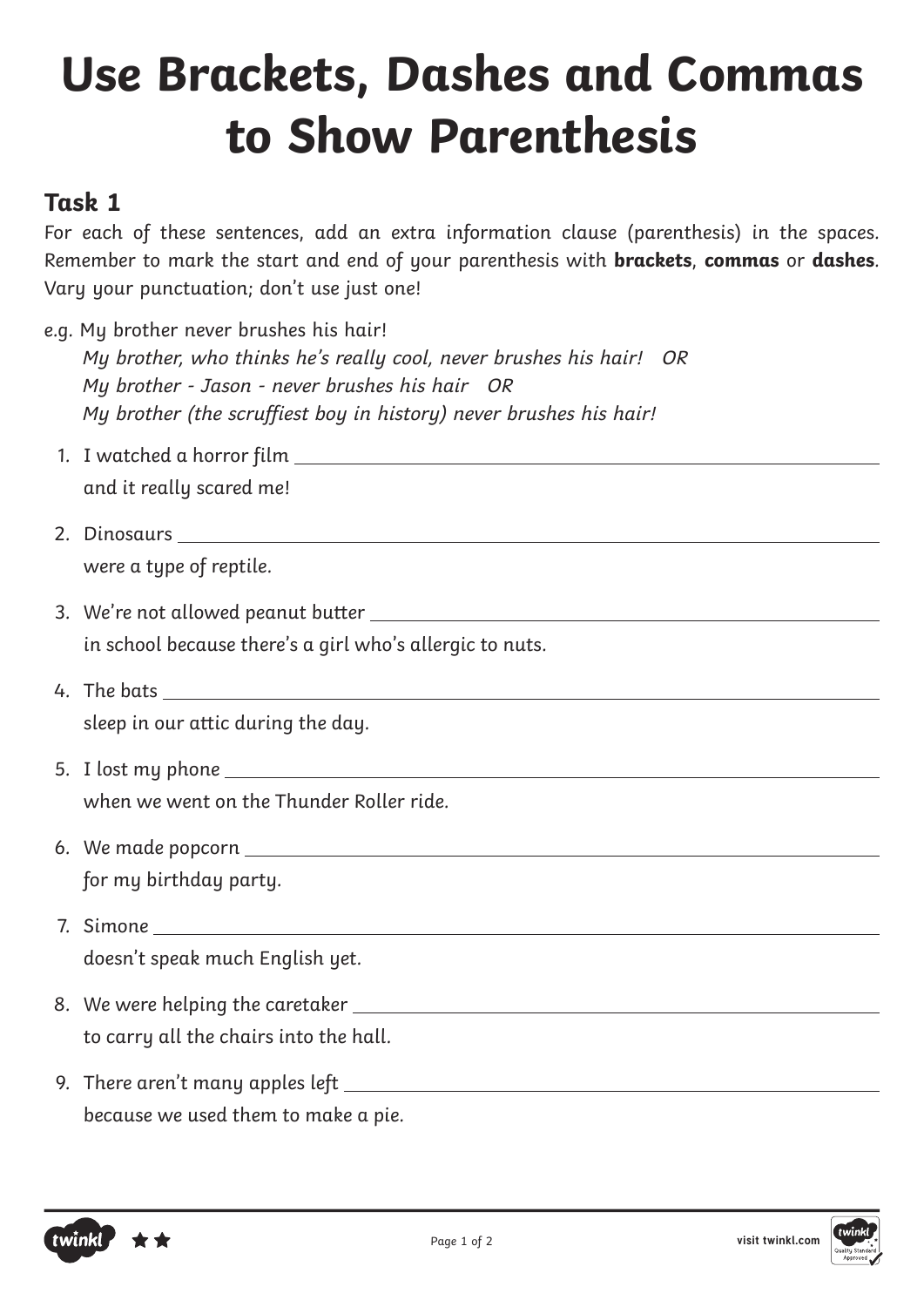- 10. 'Blue Peter' has been on TV since the 1960s.
- 11. Put some cushions on the floor and we can lie down to watch the film.
- 12. My dog

is a very curly labradoodle.

### **Challenge**

Now write three sentences of your own. Each one should be a complex sentence and include a parenthetical piece of information. Remember to use brackets, dashes or commas.



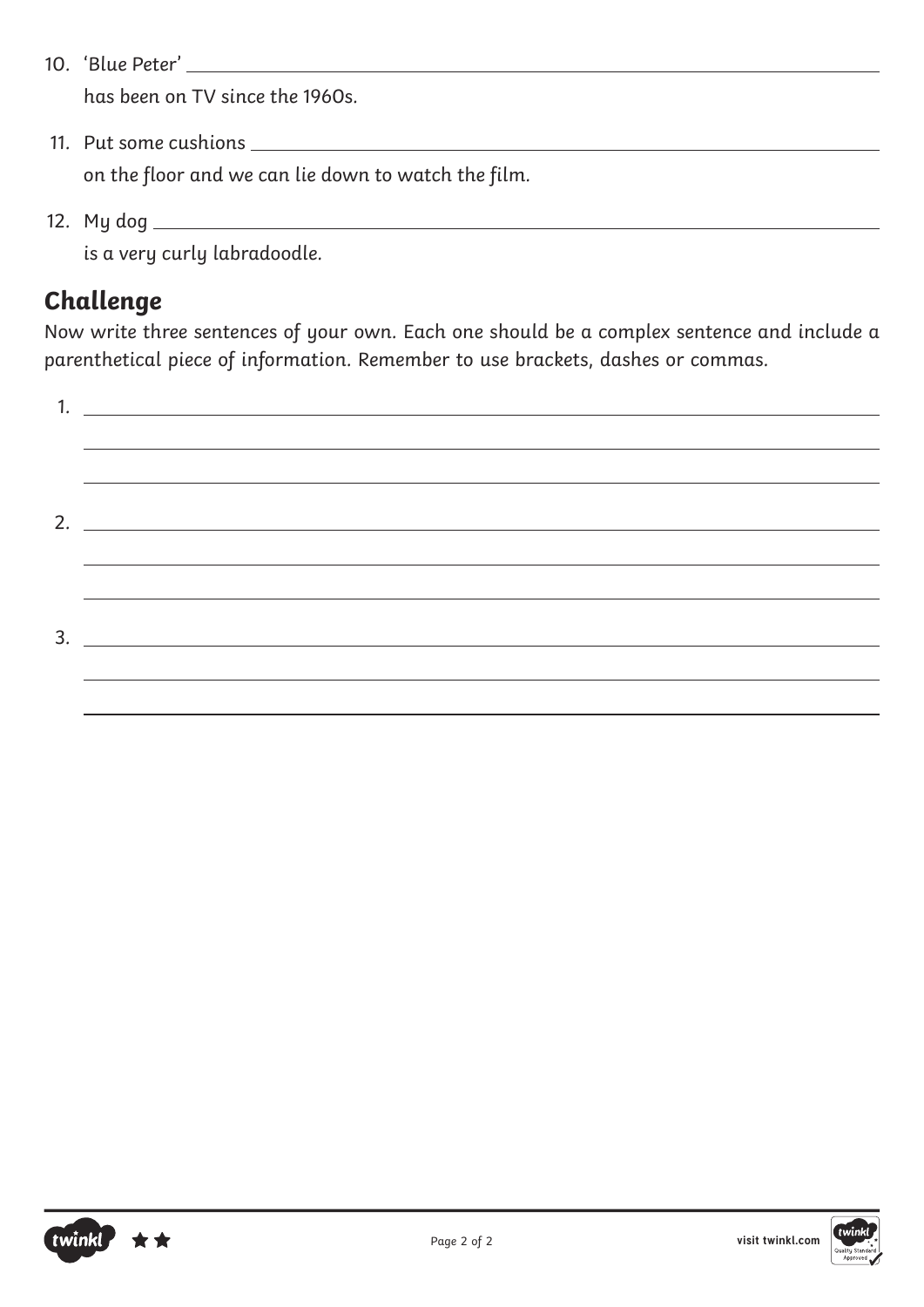## **Use Brackets, Dashes and Commas to Show Parenthesis**

#### **Task 1**

For each of these sentences, add an extra information clause (parenthesis) to the noun or clause in **bold**. Remember to mark the start and end of your parenthesis with **brackets**, **commas** or **dashes**. Vary your punctuation; don't use just one!

- e.g. My brother never brushes his hair! My brother, who thinks he's really cool, never brushes his hair! OR My brother - Jason - never brushes his hair OR My brother (the scruffiest boy in history) never brushes his hair!
	- 1. I'm going to **a party** on Saturday.
	- 2. We saw **five elephants** at the zoo last week
	- 3. Never smile at **a crocodile** or you'll regret it!
	- 4. Mum's promised us **hot chocolate** after swimming club.
	- 5. We won the **5-a-side match** easily.

#### **Task 2**

For each of these sentences, you need to choose a suitable parenthesis from the box and work out where it should go. Remember to mark the start and end of your parenthesis with brackets, commas or dashes. Vary your punctuation; don't just use one!

- e.g. The main door of the office is in the basement. The front door (with the square 'enter' button to press) is in the basement.
	- 1. My favourite teddy has only one ear.
	- 2. The Empire State building is in New York.